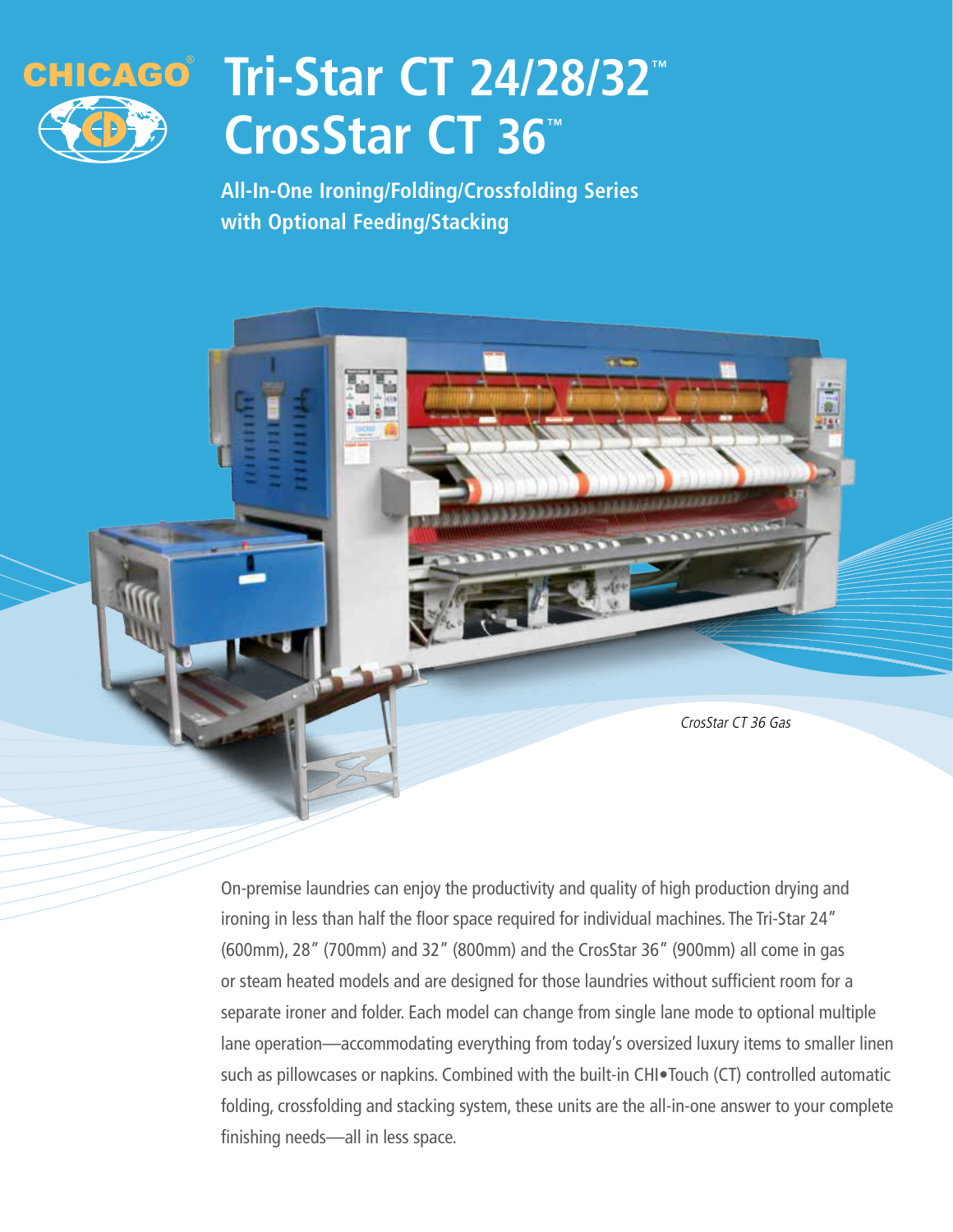![](_page_1_Picture_0.jpeg)

### **Tri-Star 24/28/32 Series—For higher volume on-premise laundries with limited space**

Tri-Star series 24/28/32 finishing systems with CHI•Touch PC-based touch screen controlled primary folder, crossfolder and stacker provides complete finishing of up to 800 lbs. (360 kg) per hour in less than half the floor space of a separate ironer and folder.

![](_page_1_Picture_3.jpeg)

### **CrosStar 36—Our largest all-in-one machine offers more power and increased production**

When you need extra drying power for your luxury linens or heavier textiles, it's time to move up to the CrosStar 36—the industry's fastest and most advanced one-piece finishing system. It merges all the great features of a Tri-Star machine with Chicago's powerful Imperial 36 ironer, utilizing a longer input conveyor for feeding heavier pieces with less effort. Perfect for the quality boutique hotel or any business with a wide variety of high quality finishing needs and limited floor space.

![](_page_1_Picture_6.jpeg)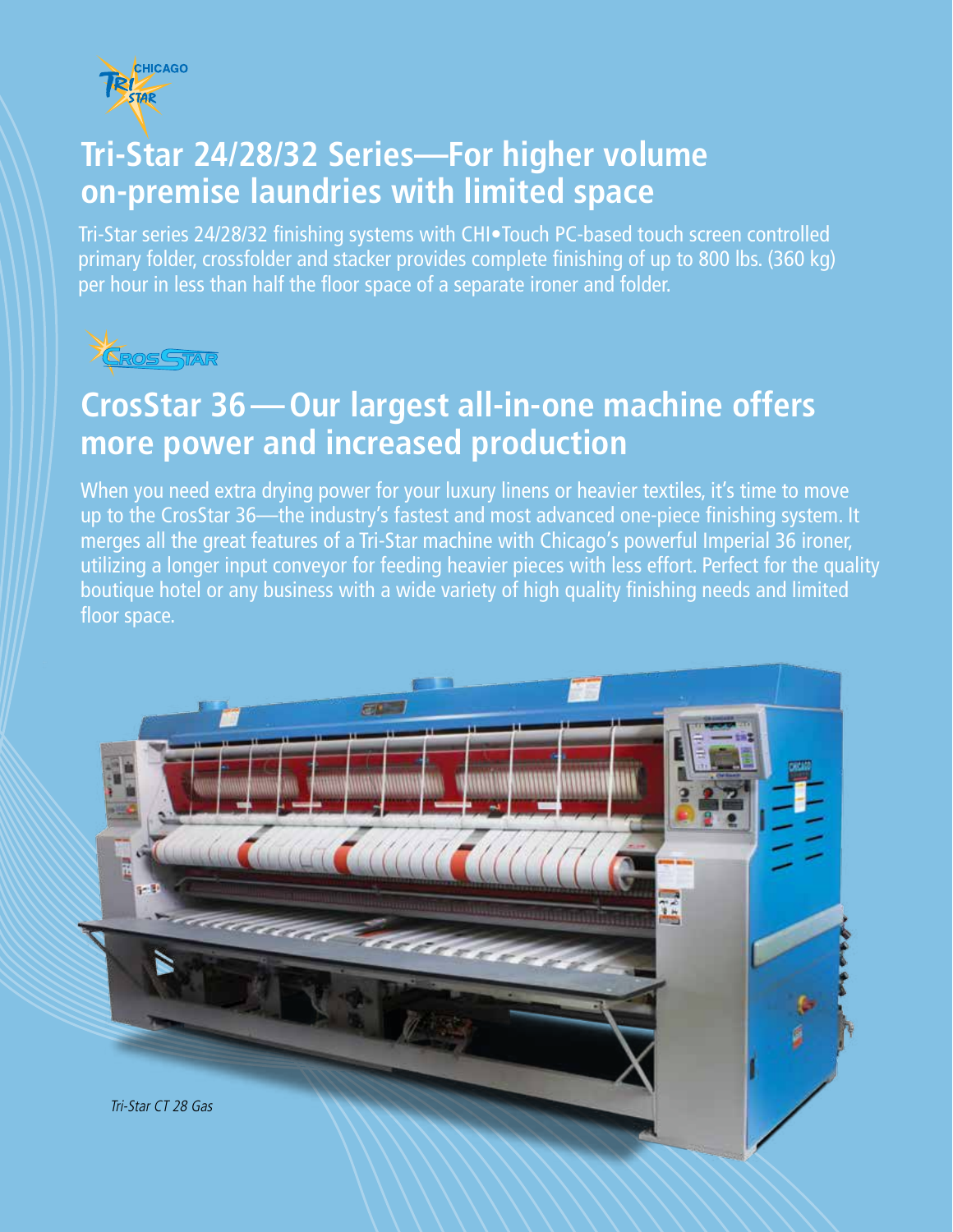# **State-of-the-art systems for your quality finished linens**

#### **Standard Features**

- Choice of Tri-Star 24", 28" or 32" (600, 700, or 800 mm), or CrosStar 36" (900 mm) ironing cylinders to match exact production needs
- Mirror-finish ground and polished ironing cylinder with 120" (3050 mm) usable ironing width for even and efficient heat transfer (wider widths available, consult factory for details)
- Ironed and crossfolded items are delivered to left side receiving shelf or optional stacker/conveyor for added labor savings
- Primary folded or bypassed (ironed only) items are returned to front table for removal
- Built-in full size Skyline 40" wide crossfold section better accommodates larger sheets
- Touch control AC frequency inverter variable speed drive with soft start and jog features; no mechanical clutch/brake devices

#### **Gas Heated Models**

- Higher BTUs provide an economical way to dry and iron, and lower operating costs, by delivering greater production in less time
- High efficiency forced air power burner produces the maximum drying power available for faster evaporation of moisture from wet linen
- Eagle Eye™ electronic touchless ironing temperature sensor assures pinpoint temperature control

#### **Steam Heated Models**

- A traditional method of heating with exceptionally low maintenance requirements
- Steam ironing cylinders are constructed, tested and certified with the ASME stamp to meet local code and insurance requirements
- Heat-Lock system including exhaust canopy with insulated rear heat shield, two blowers and motors to remove excess moisture, raise ironing temperature, reduce energy consumption and improve laundry room comfort
- User-friendly controls with speed and temperature indicators to monitor ironing conditions and alert operators of situations requiring attention
- Compression rolls are pneumatically controlled for uniformed ironing and simplified operation
- Self-guiding tapes are used in feed area only. No tapes required in ironing area
- Environmentally-safe Nomex® high temperature ironing textiles for long service life and easy replacement
- Auto-tension return ribbons hold linen in firm contact with heated surface during ironing
- Jog forward/reverse conveyors for easier maintenance
- Surefire two-stage electronic ignition and proving eliminates flame rod and isolates all ignition components in a stable and accessible area for reliability and serviceability
- Electronically cycles burner on and off to maintain correct temperature with economical operation

| ۰                               | 13343343019<br><b><i>Visit News</i></b> |
|---------------------------------|-----------------------------------------|
| <b>Cause</b><br>#TU<br>31128/38 | ■                                       |
| <b>Same</b><br>333              | ٠                                       |
| 18.193                          |                                         |
|                                 |                                         |

- CHI•Touch PC based full color touch screen control system for operation, management and diagnostics
- Complete protection by safety covers, guards, stop buttons and bilingual safety labels
- Safety finger bar protects full width of ironer
- U.S. designed and manufactured to assure quality control and prompt parts availability
- Combustion blower assures correct air/gas mixture and proper air circulation for optimum heating performance and efficient gas usage
- Dual-zone, sectionalized Turbo-Burner heats outer sections of ironing surface as needed to ensure even roll temperature and significantly reduces gas consumption (32 and 36 models only)
- Temperature display and steam pressure gauge monitor heating system performance
- Dependable rotary steam union admits steam and discharges condensate
- Ideal for installations with existing boiler providing 100 to 150 PSI at the ironer
- Furnished with flexible hoses in the inlet and return lines, all internal piping, steam separator, and steam trap for simple and economical installation

#### **Path of Linen**

After washed linen is placed on the Tri-Star or CrosStar's input conveyor, it is dried and ironed by the ironing section's large heated cylinder. Linen then moves to the primary and crossfolding sections. Chicago's unique CHI•Touch control then automatically selects the correct number of folds according to its custom programming, eliminating the possibility of manual selection errors. A series of precise air-blasts fold the linen to deliver neatly finished and folded packages with hidden selvage edges. When a crossfold isn't necessary, the primary-only function delivers the folded items to the front delivery shelf.

![](_page_2_Figure_37.jpeg)

![](_page_2_Figure_38.jpeg)

Eagle Eye=